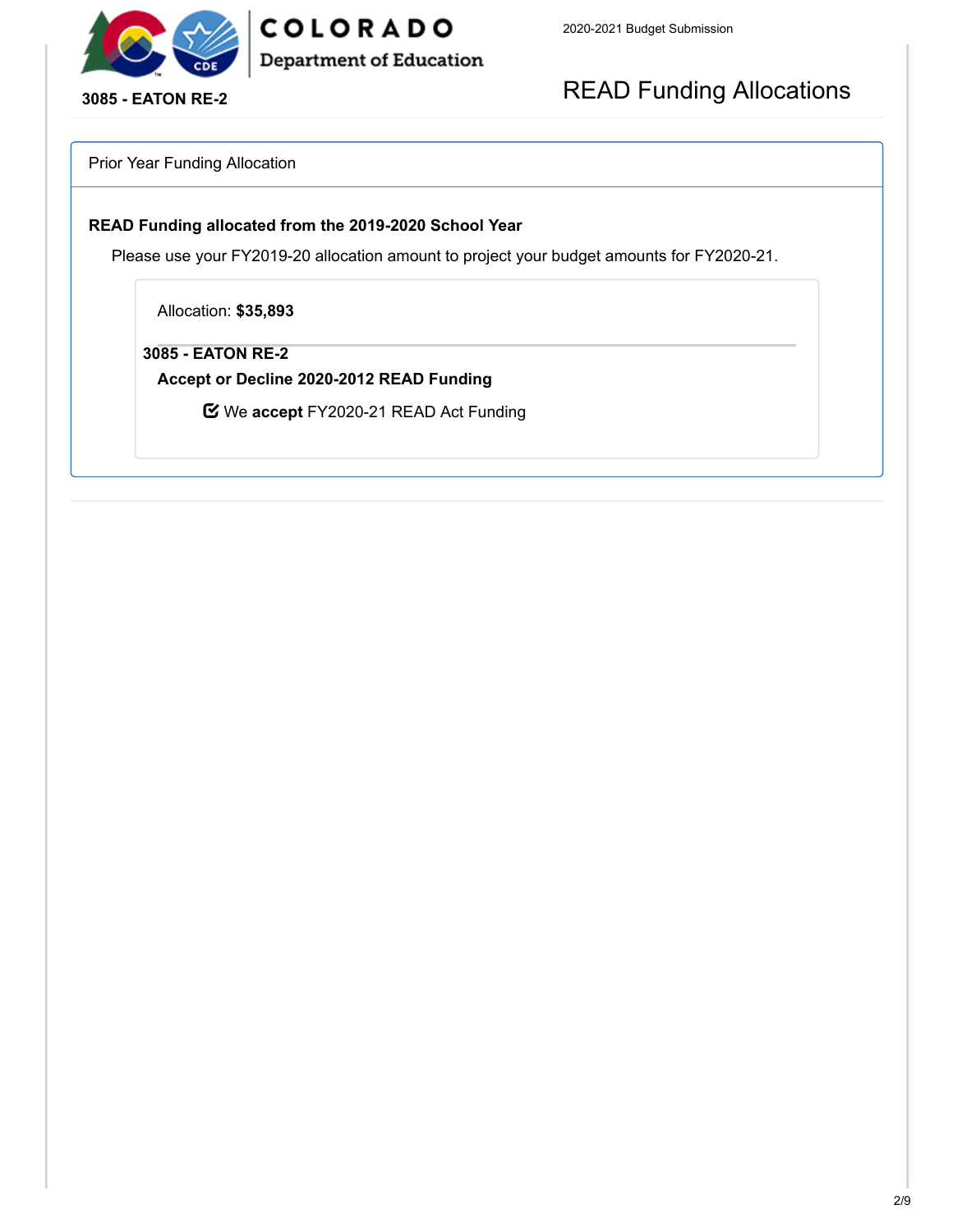## LEP Budget Explanation

**Instructions:** Select the ways in which you plan to use READ Act funds in the upcoming budget year. In order to submit your budget, all assurances must be reviewed and agreed upon, and all boxes must be checked.

In using the per-pupil intervention money distributed pursuant to the READ Act, each LEP shall ensure that some type of intervention, as described in the allowable activities below, is available to each student who is identified as having a significant reading deficiency (SRD) and who is enrolled in kindergarten through third grade in a school operated by the LEP.

Questions and Assurances

**READ Act funds will be used to operate a Summer School Literacy Program**

 $\Box$  The summer school literacy program services only students enrolled in K-3 who have an SRD or students below grade level if space is available

 $\Box$  The summer school literacy program will use scientifically based or evidence based instructional programming in reading that:

- Has been proven to accelerate student reading progress and;
- Provides explicit and systematic skill development in phonemic awareness, phonics, vocabulary development, reading fluency including oral skills, and reading comprehension and;
- Includes scientifically based and reliable assessments and;
- Provides initial and ongoing analysis of student progress in attaining reading competency

### **READ Act funds will be used to purchase a core reading instructional program that is included on the Advisory List of instructional programming in reading**

 $\Box$  READ Act funds will be used to purchase a supplemental instructional program that is included on the Advisory List of instructional programming in reading

### **READ Act funds will be used to purchase tutoring services focused on increasing students' foundational reading skills**

 $\Box$  The tutoring service is focused on increasing students' foundational reading skills of phonemic awareness, phonics, vocabulary development, reading fluency including oral skills, and reading comprehension for students who receive instructional services pursuant to READ plans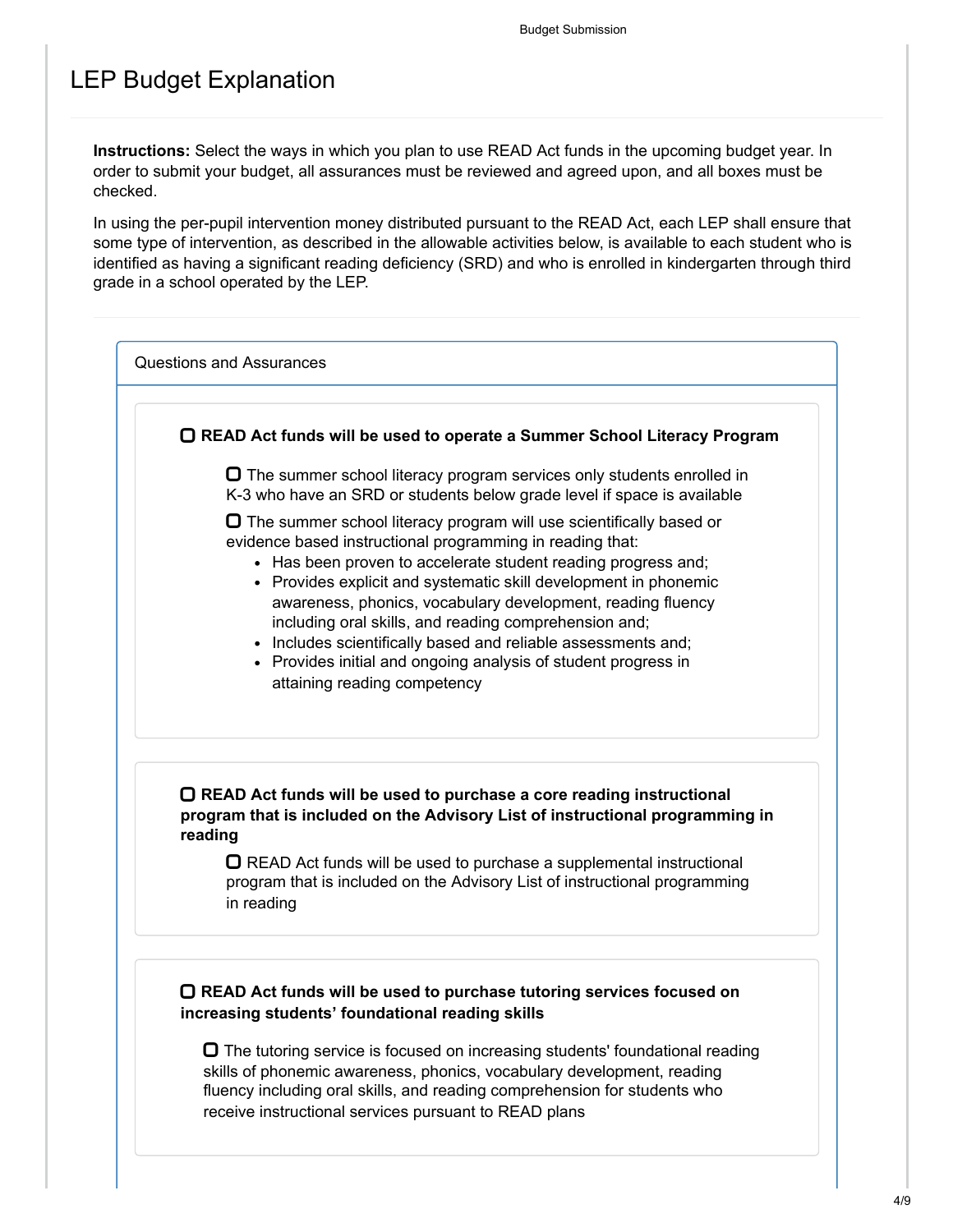**READ Act funds will be used to purchase from a BOCES the services of a reading specialist or reading interventionist who is trained in the science of reading and in teaching the foundational reading skills**

**READ Act funds will be used to provide other targeted, evidence-based or scientifically based intervention services to students who are receiving instructional services, which services are approved by the department**

 $\mathbf C$  READ funds will be used to hire a reading interventionist to provide services which are approved by the department

**READ Act funds will be used to provide technology, including software, which is included on the Advisory List of instructional programming in reading and supporting technologies which may include providing professional development in the effective use of the technology or software**

**READ Act funds will be used to provide professional development programming to support educators in teaching reading. Professional development programming may include hiring a reading coach who is trained in teaching the foundational reading skills to provide job-embedded, ongoing professional development**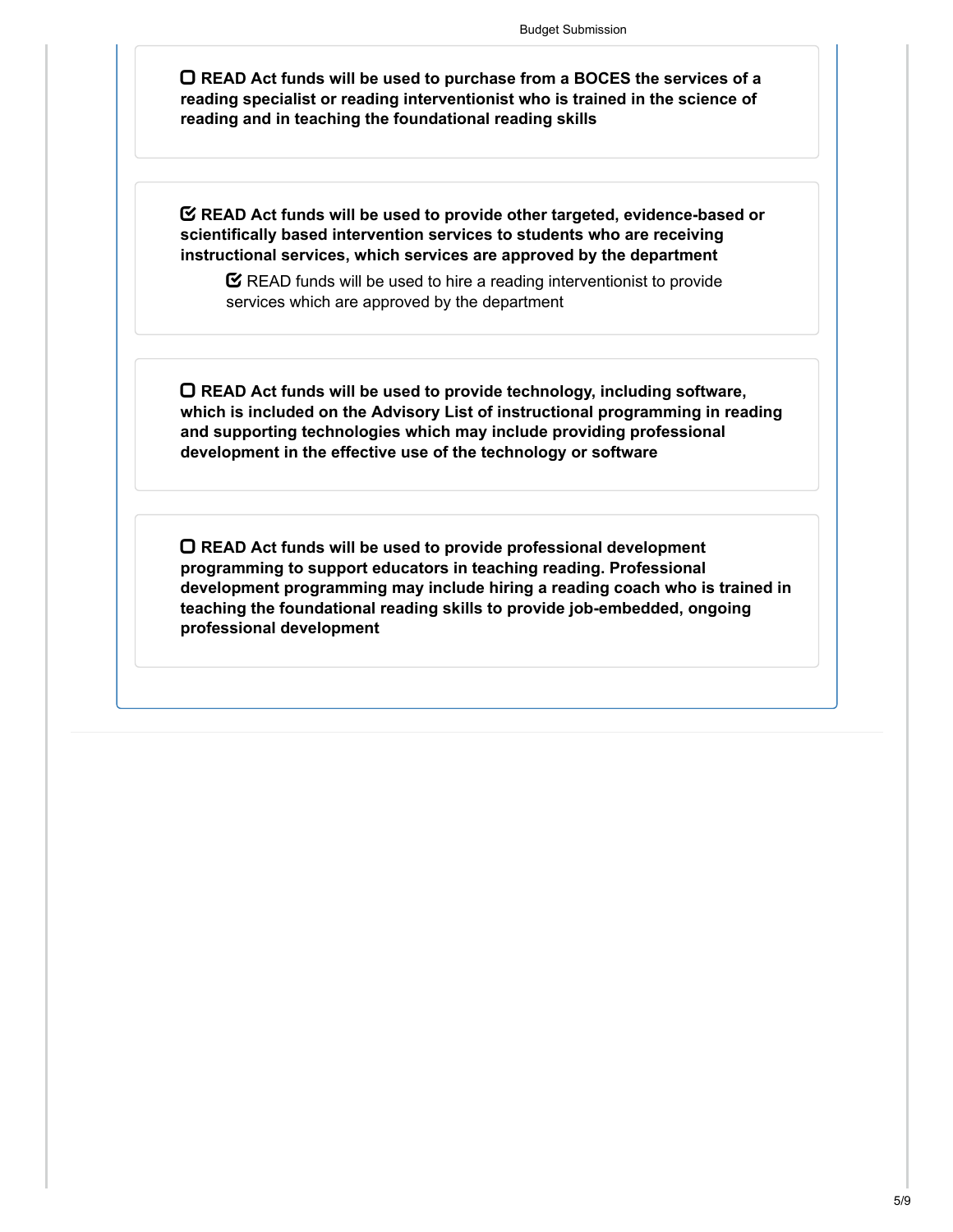### LEP Budget Narrative

**Instructions**: Provide a brief description (no more than 700 words) that addresses each of the questions below. These questions must be completed for any LEP receiving READ Act funds before funds are released.

Implementing Allowable Activities

**Explain how your LEP plans to implement each selected allowable activity. Please ensure that each allowable activity listed aligns with the allowable use(s) of funds as required by statute and matches the allowable use(s) listed in your LEP budget explanation.**

Our LEP will utilize READ Act funds for the salary and benefits for our reading interventionists to deliver approved targeted intervention.

Outcomes and Goals

**What are your LEP's expected outcomes and goals in the upcoming budget year from implementing your selected allowable activity(ies)?**

Our identified students with Significant Reading Deficiencies (SRD) will make the growth necessary to reach grade-level proficiency and obtain growth to catch up to their peers.

#### Potential Barriers

**What are potential barriers in reaching your expected outcomes and goals? How do you plan to address and/or overcome these barriers?**

Potential barriers that could influence our outcomes and goals are COVID 19 related. In-person instruction may not occur due to an outbreak or forced school closure due to the Coronavirus which alters how students receive and access instructional interventions.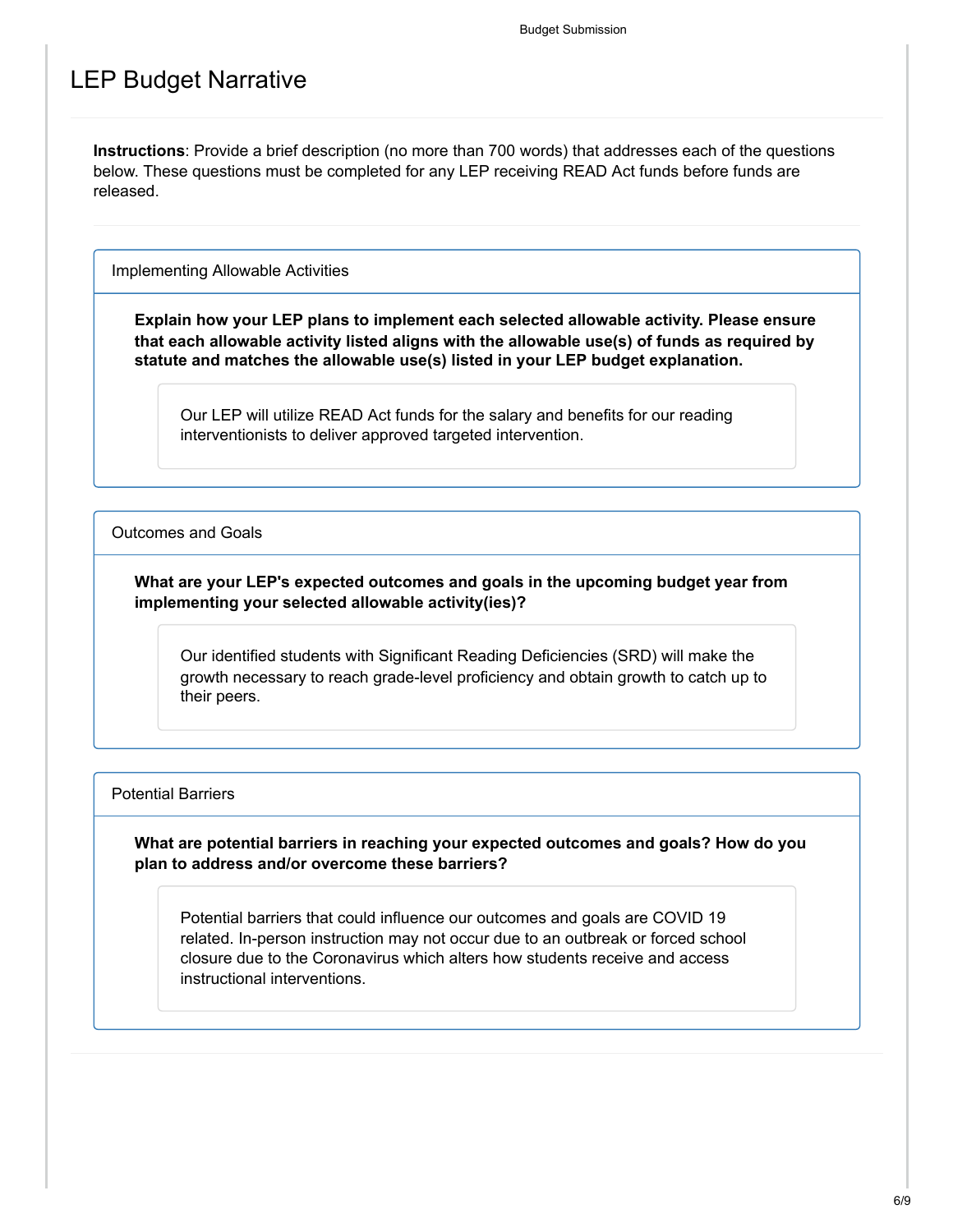## Budget Details

#### Budget Request

For each allowable activity in the budget:

- Select each allowable activity your LEP plans to use READ Act funds for in the upcoming budget year. Ensure that each allowable activity is aligned with the allowable uses of READ funds as required in statute.
- Select each of the instructional program(s) from the drop down list provided that your LEP plans to use in the upcoming budget year. If an instructional program is not listed, please provide the name of the instructional program(s) in the "other" box
- Input the amount requested, the associated program and object codes, and fiscal year. Input the salary position and FTE amount, if applicable.
- Ensure that budgeted costs are clearly tied to the allowable activity and are calculated with detail in the "description of activity" field.

| ID<br>Ref | Allowable<br><b>Activity</b> | Instructional<br>Program | Program<br>Code                             | Object<br>Code          | <b>Salary</b><br><b>Position</b> | <b>FTE</b> | <b>Description of Activity</b>                                                                                                                                                                                                                                                                                                                                                                                                                                                                                                                                                           | Requested<br><b>Amount</b> |
|-----------|------------------------------|--------------------------|---------------------------------------------|-------------------------|----------------------------------|------------|------------------------------------------------------------------------------------------------------------------------------------------------------------------------------------------------------------------------------------------------------------------------------------------------------------------------------------------------------------------------------------------------------------------------------------------------------------------------------------------------------------------------------------------------------------------------------------------|----------------------------|
| 3943      | Other<br><b>Services</b>     |                          | Instructional<br>Program<br>$(0010 - 2000)$ | 0100<br><b>Salaries</b> | 222 Reading<br>Interventionist   | 0.20       | READ Act funds will pay for<br>20% of the interventionist<br>teacher's salary. We will<br>utilize DIBELS Burst and<br>other DIBELS provided<br>activities, LiPS, Barton,<br>Wilson Reading, Fundations,<br>Spire, 95% Group PA, 95%<br>Group Blending, 95% Group<br>Phonics, Phonics for Reading<br>to provide reading<br>interventions to students.<br>Approximately 83<br>Kindergarten through 2nd-<br>grade students will receive<br>intervention services and 22<br>third grade students. Each<br>student receives<br>approximately 5 hours of<br>intervention services per<br>week. | \$35,893.07                |
|           |                              |                          |                                             |                         |                                  |            | Allocation:                                                                                                                                                                                                                                                                                                                                                                                                                                                                                                                                                                              | \$35,893.07                |
|           |                              |                          |                                             |                         |                                  |            | <b>Budgeted Amount:</b>                                                                                                                                                                                                                                                                                                                                                                                                                                                                                                                                                                  | \$35,893.07                |
|           |                              |                          |                                             |                         |                                  |            | Funds Remaining:                                                                                                                                                                                                                                                                                                                                                                                                                                                                                                                                                                         | \$0.00                     |